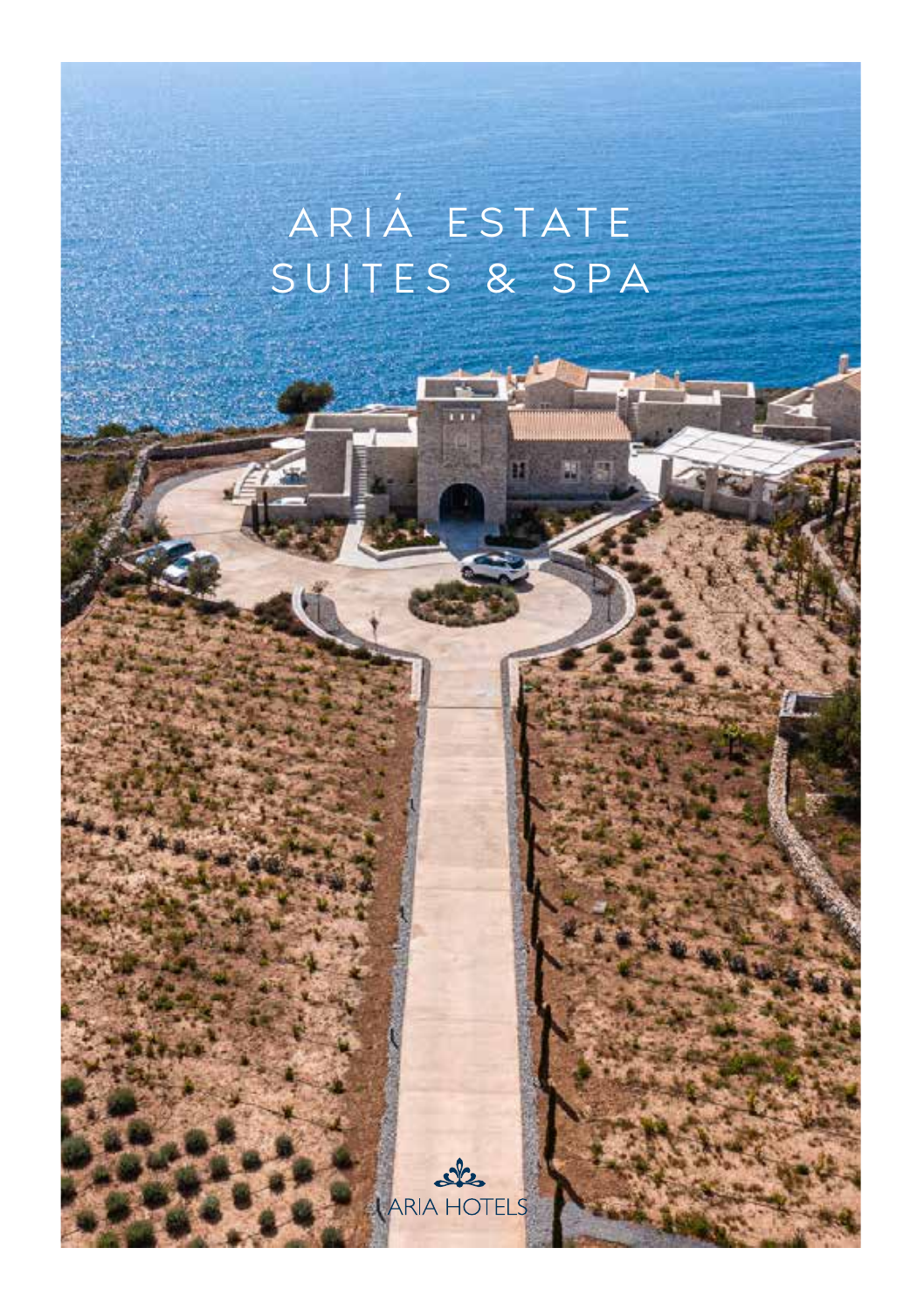## ARIA ESTATE 'SUITES & SPA

Welcome to Ariá Estate Suites & Spa in Aria, Mani, at the southernmost tip of mainland Europe

Wisely located in a place where history meets nature, Ariá Estate Suites and Spa offers an elevating hospitality experience in an unparalleled universe of serenity and elegance. Refined and authentic, the 4 star Ariá Estate Suites & Spa, boasts unique apartment style suites that provide complete privacy and thrilling views of the Messinian Bay. Built in 2018, this hospitality gem of Mani, is a mindful fusion of architectural ingenuity, using local materials and building techniques, combined with high-end, luxurious signature features for an elegant, sustainable character.

Inspired by the wild and pure essence of Mani, Ariá Estate reflects a calming, respectful and attentive hospitality philosophy which is visible in every curated detail of a gracious stay: the skilfully designed Suites, the comfortable light filled indoor spaces, the mesmerizing landscape, the breathtaking sea views and glorious sunsets, the creative gastronomy and the luxurious Zen spa, are ideal for guests that cherish the privacy of authentic high living.

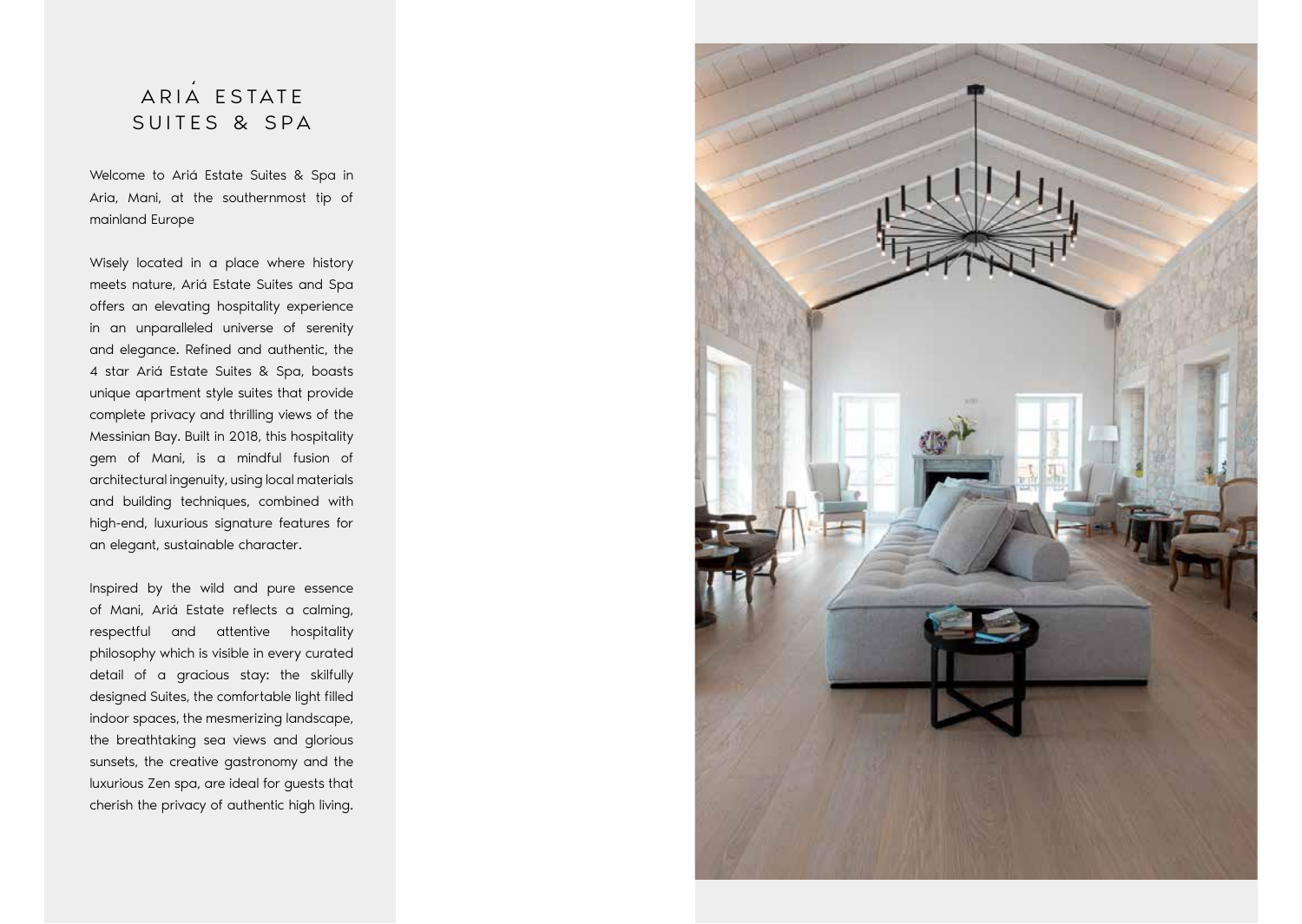## FACILITIES

#### GASTRONOMY

Located on an open-air veranda with amazing views of the sea, Ariá Estate Suites & Spa is welcoming guests and visitors, for delicious breakfasts and relaxing afternoons accompanied by coffee, drinks and our new Horizon menu. Inspired by the pure local ingredients and recipes of Mani, Ariá Estate displays a quality breakfast based on seasonable products as well as appetizing sweet and savory Mediterranean treats that are a joyful promising start for every new day. Our Horizon Menu, with a lovely selection of Mediterranean tastes, inspired by the local cuisine, the fresh ingredients of the area, is the perfect opportunity to end another memorable day in Mani and invite an inspiring evening. Accompany our delicacies with a glass of wine from our special selection or with a cocktail, while gazing at the glowing sunset, at the serenity of the Estate.

#### THE SPA

A relaxation journey to reconnect with your senses and inner balance! Lean back at the Spa patio gazing at the infinite blue of the Mediterranean. Emerge into one of our signature treatments in the massage area. Follow a relaxation path of reconnecting with your senses and inner balance. An oasis of relaxation awaits you in The Spa at Ariá Estate!

#### WEDDINGS & EVENTS

The unique atmosphere of the Estate during the mesmerizing seasunsets will delight you, while the calming, romantic vibe of the interior and the exterior are ideal to accommodate, cater and entertain your guests, exceeding your highest standards. Our exquisite range of wedding services will inspire you to design an unforgettable day for all. Every event is a special one; Whether it's a small, intimate gathering or a fancy celebration party, a family reunion or a demanding business meeting, everything is personalized and catered to you to ensure your event is impeccable.

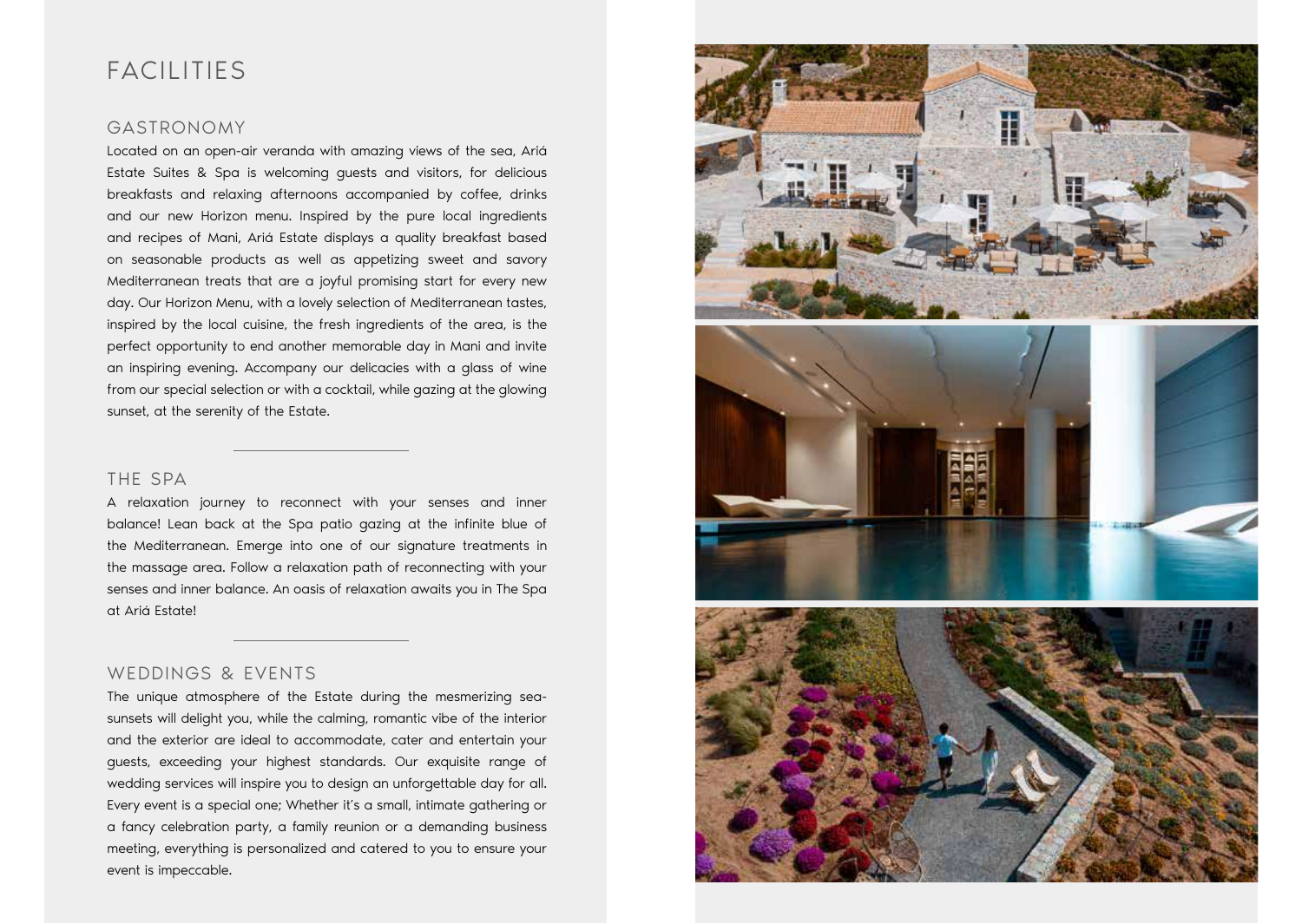# THE LOCATION

Ariá Estate Suites & Spa is located just one minute from Itilo, in a beautiful and protected landscape, infused by natural and archaeological traces –like the prehistoric cave of Apidima- that go back in time revealing a rich history of local narration. Brilliantly located on a hillside overlooking the sea and the Messinian Bay that stands between Limeni and the Diros Cave landmark, Ariá Estate Suites & Spa is honouring the pure and rugged beauty of Mani, providing a raven of relaxation and enjoyment.



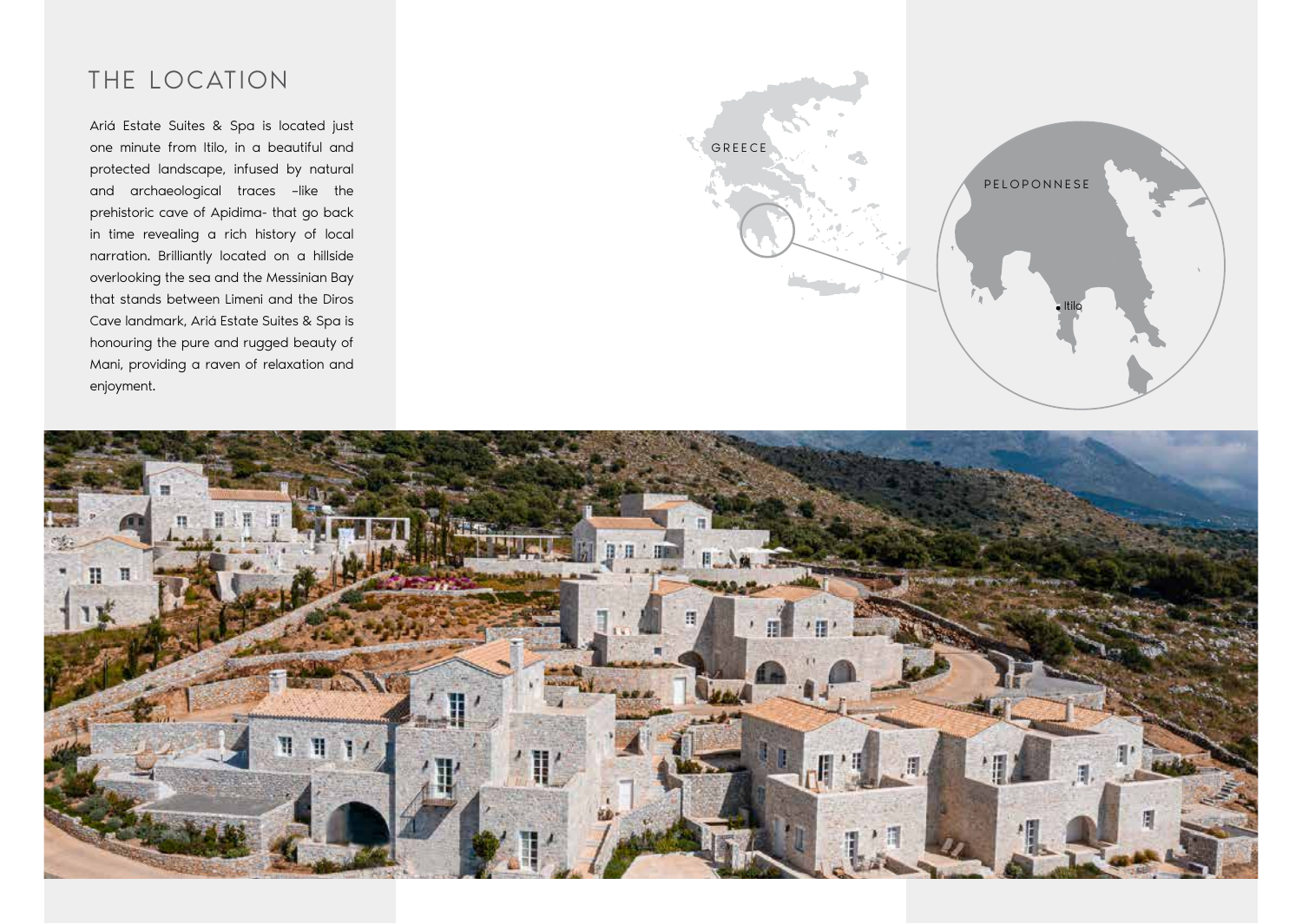### ACCOMMODATION

Respecting the architectural tradition of Mani and featuring a sustainable character, we used natural materials, local stones and building techniques in dialogue with the unique landscape that surrounds the Estate. Every detail of the property reflects the calming local palette and embraces authentic customized design, creating a feeling of comfort and serenity.

The 16 luxurious sea view Suites, are built amphitheatrically in three unique property alignments, offering the privilege of undisturbed, birds-eye sea and romantic sunset views, as well as the protection of privacy. Each one of the Suites is a unique creative project with tailor-made design elements and personalized details, combined with high-end, contemporary luxurious features.

Underlining the singularity of Mani, we shaped an authentic living experience for our guests.

Ariá Estate Suites & Spa delivers the promise of a relaxed, easygoing, and unforgettable stay to couples and families that wish to luxuriate in the quietness and privacy of a full Suite. Each Suite boasts top-of-the-line features, premium appliances, refined spaces and amazing sea views, highlighted by the magical sunsets. Make yourself at home with an elevating holiday experience!

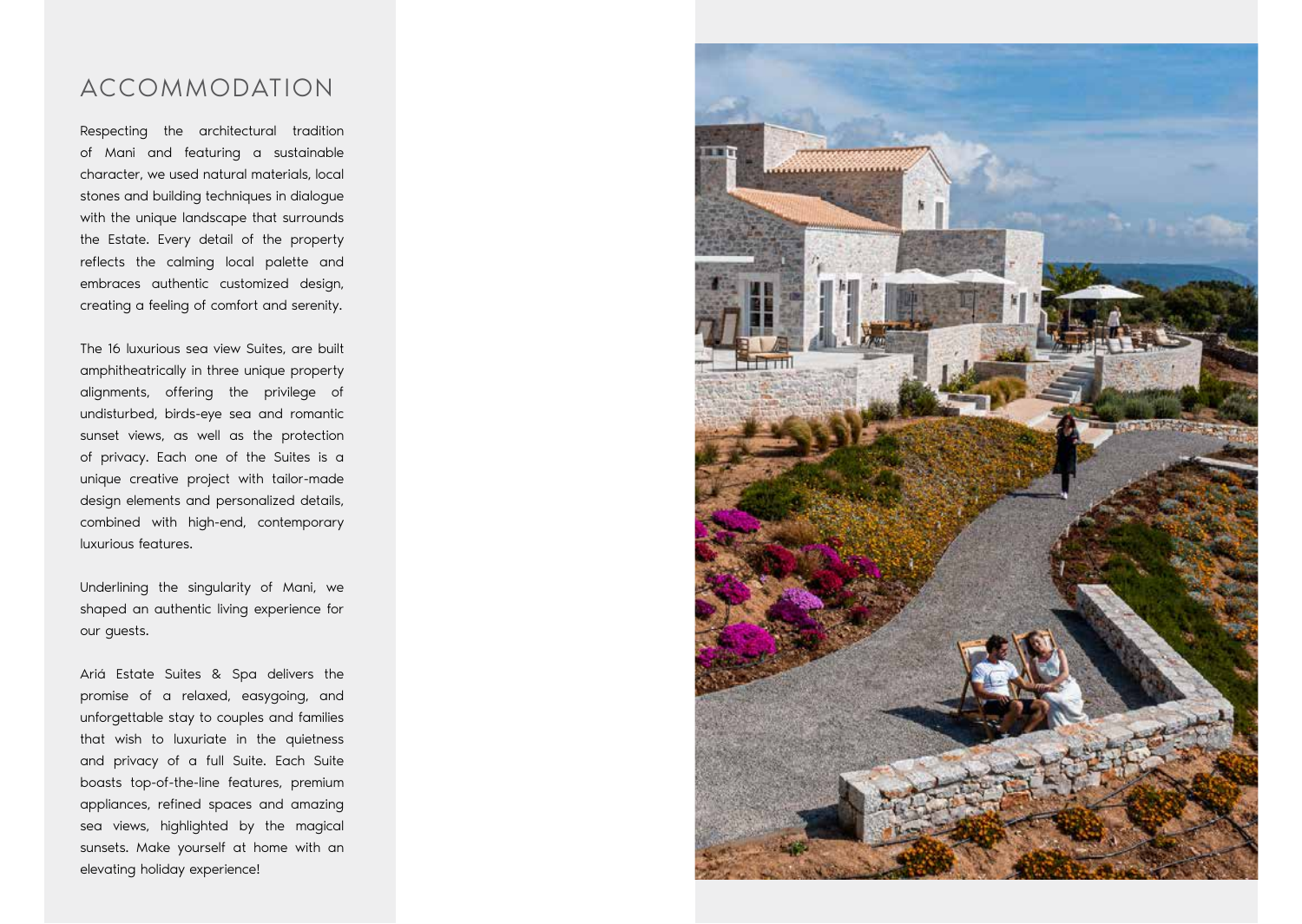#### STANDARD SEA VIEW ROOM

The Standard Sea View Room is a welcoming, comfortable 25 sqm resort, displaying an impeccable design and high-end features that ensure an exquisite stay. The calming presence of the sea and the romantic vibe of golden sunsets uplift the fine experience of a Room that shines in classic freshness. It features one bedroom with a double bed and can accommodate two guests.

#### STANDARD LIMITED SEA VIEW

A relaxing and quite stay at an elegant room of 25 sqm, with modern furniture and equipped with all the amenities. Private entrance through a stone-archway covered veranda and patio where you can enjoy peaceful afternoons of vibrant sunset colors, or cool mornings before heading out to explore the area. It features one bedroom with a double bed and can accommodate 2 guests.

#### STANDARD SIDE SEA VIEW

A relaxing and quite stay at an elegant room of 19 sqm, with modern furniture and equipped with all the amenities. Entering through a private patio overlooking the grounds and the sea, the guests can enjoy peaceful afternoons of vibrant sunset colors, or cool mornings before heading out to explore the area. It features one bedroom with a two single bed and can accommodate 2 guests.

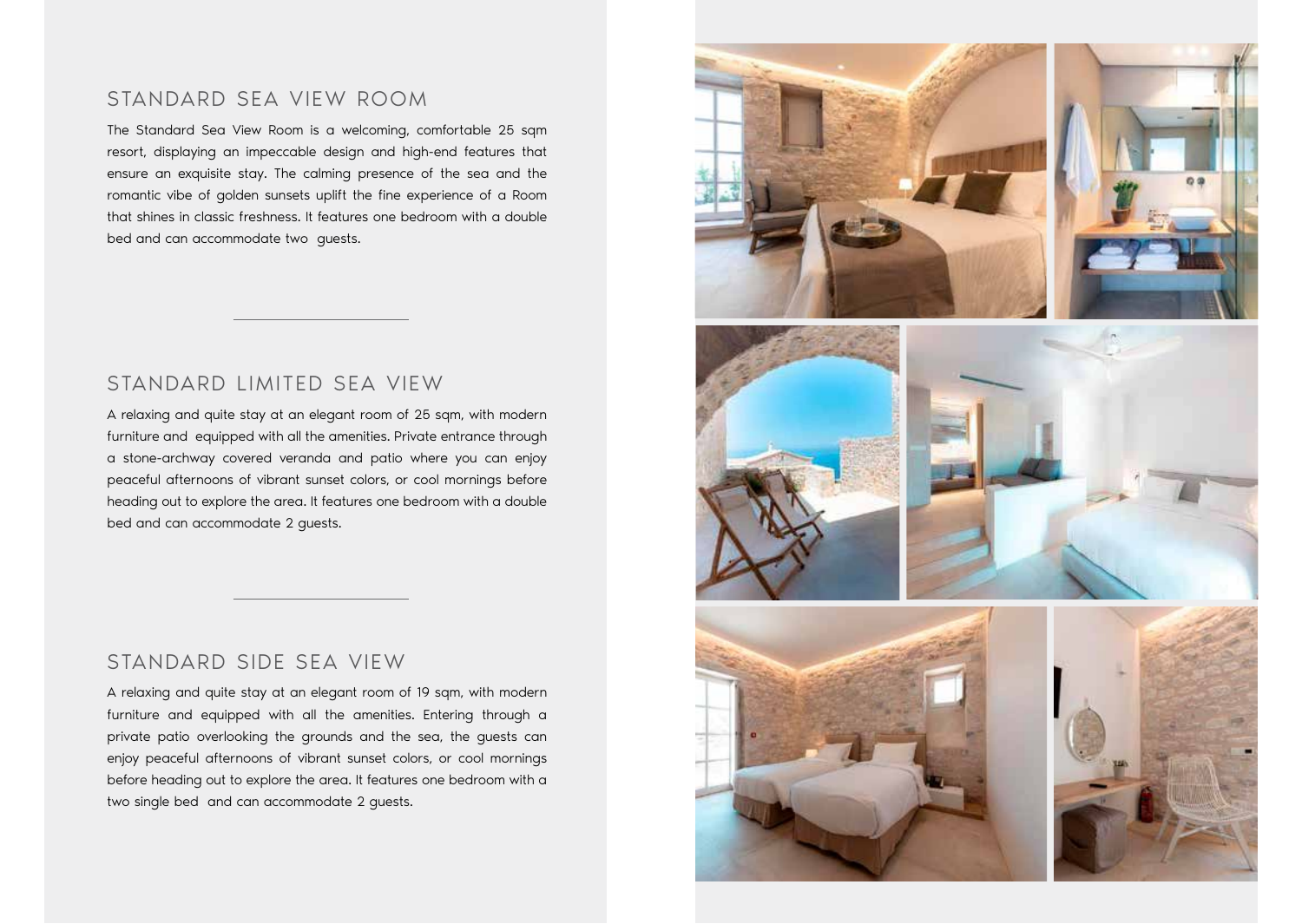#### ROMANTIC SEA VIEW DOUBLE ROOM WITH FIREPLACE

A unique seascape experience, romantic as the subtle whisper of the sea that offers captivating views to the guests of the Romantic Sea View Double Room. Warm and inviting, our Romantic Sea View Double Room experience is a part of an unforgettable and serene memory that happily unlocks every wish for a treasured stay. This specious room of 30 sam, features one bedroom with a double bed and can accommodate 2 guests.

#### ONE BEDROOM SEA VIEW JUNIOR SUITE

Unique and stylish, the One Bedroom Sea View Junior Suite of 45 sqm, is a universe of luxurious harmony, chic and comfortable, brilliantly oriented in order to offer undisturbed sea view that elevates during the beautiful sunsets of the bay. Its relaxing ambience, fine furniture and quality features, make it ideal for couples that love inspiration as well as relaxation during their holidays. It can accommodate up to 3 guests and features one bedroom with a double bed and a living room with a sofa – bed.

### ONE BEDROOM SEA VIEW SUPERIOR SUITE

The elegance and comfort of the One Bedroom Sea View Superior Suite of 48 sqm, highlighted by breathtaking sea and sunset views towards the Messinian Bay, characterize this inviting and warm space. Its spacious, mindful design and refined decoration touch, along with the luxurious comfort of fine bedding and bath features, make this unique Suite a treasured, welcoming refuge. It can accommodate up to 3 guests and features one bedroom with a double bed and a living room with a sofa – bed.

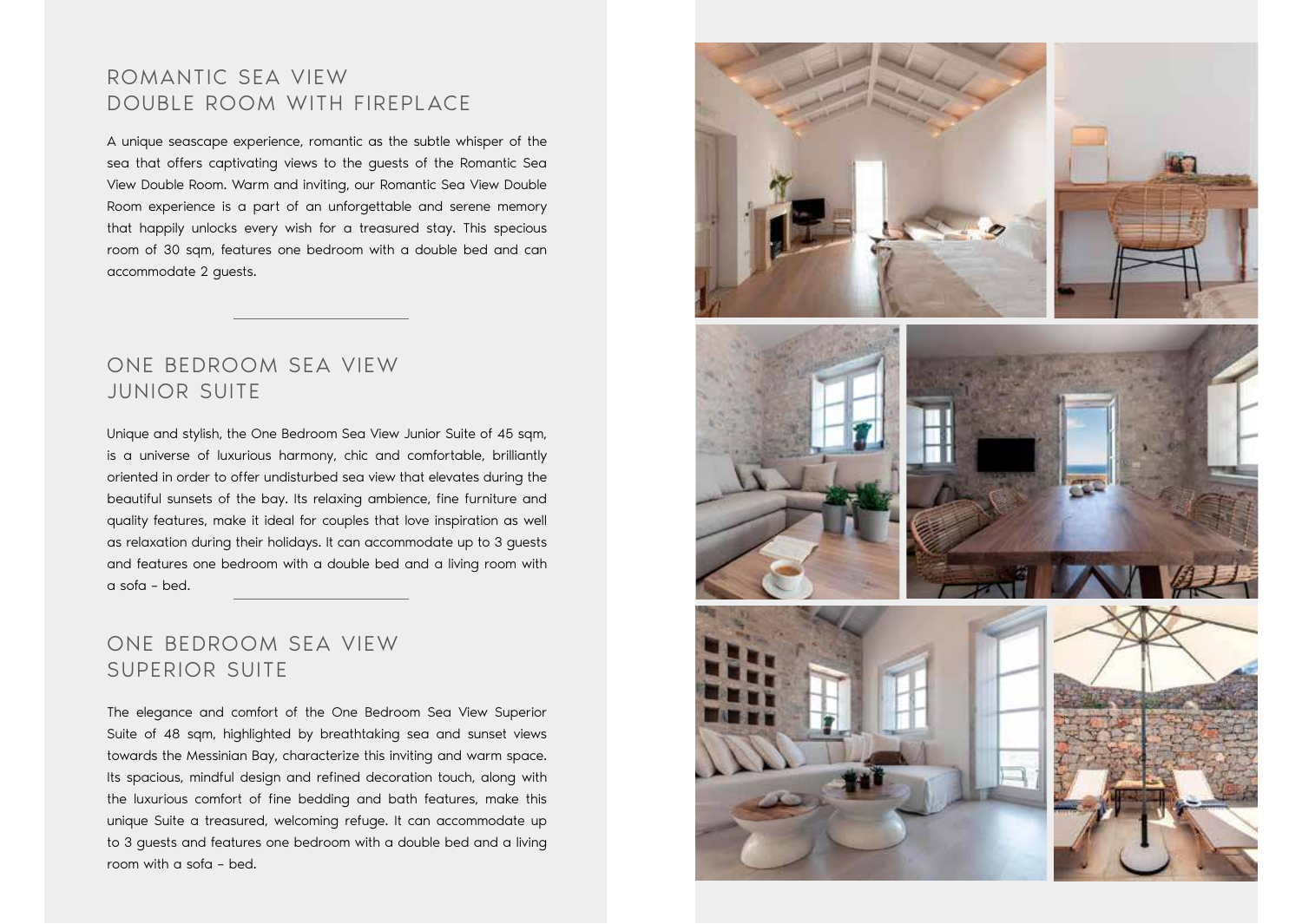

#### ONE BEDROOM SUITE LIMITED SEA VIEW TWO BEDROOM SEA VIEW SUPERIOR SUITE

A comfortable and spacious stay in 41 sqm, comprising of a living room and a bedroom and providing access to a private, covered veranda through a stonearchway. Enjoy the elegant ambiance in the comfort of a refined and exclusive sanctuary. It can accommodate up to 3 guests and features one bedroom with a double bed and a living room with a sofa – bed.



Spacious and light-filled, the Two Bedroom Sea View Superior Suites of 60 sqm, are as versatile as our guests needs. Featuring a fireplace living room and two spacious bedrooms, they are an ode to gracious living, inspiring a profound sense of freedom and comfort. An upscale living experience, surrounded by warm, natural materials in perfect harmony with the exceptional sea and sunset views. It can accommodate up to 5 guests and features one bedroom with a double bed, one bedroom with two single beds and a living room with a sofa – bed.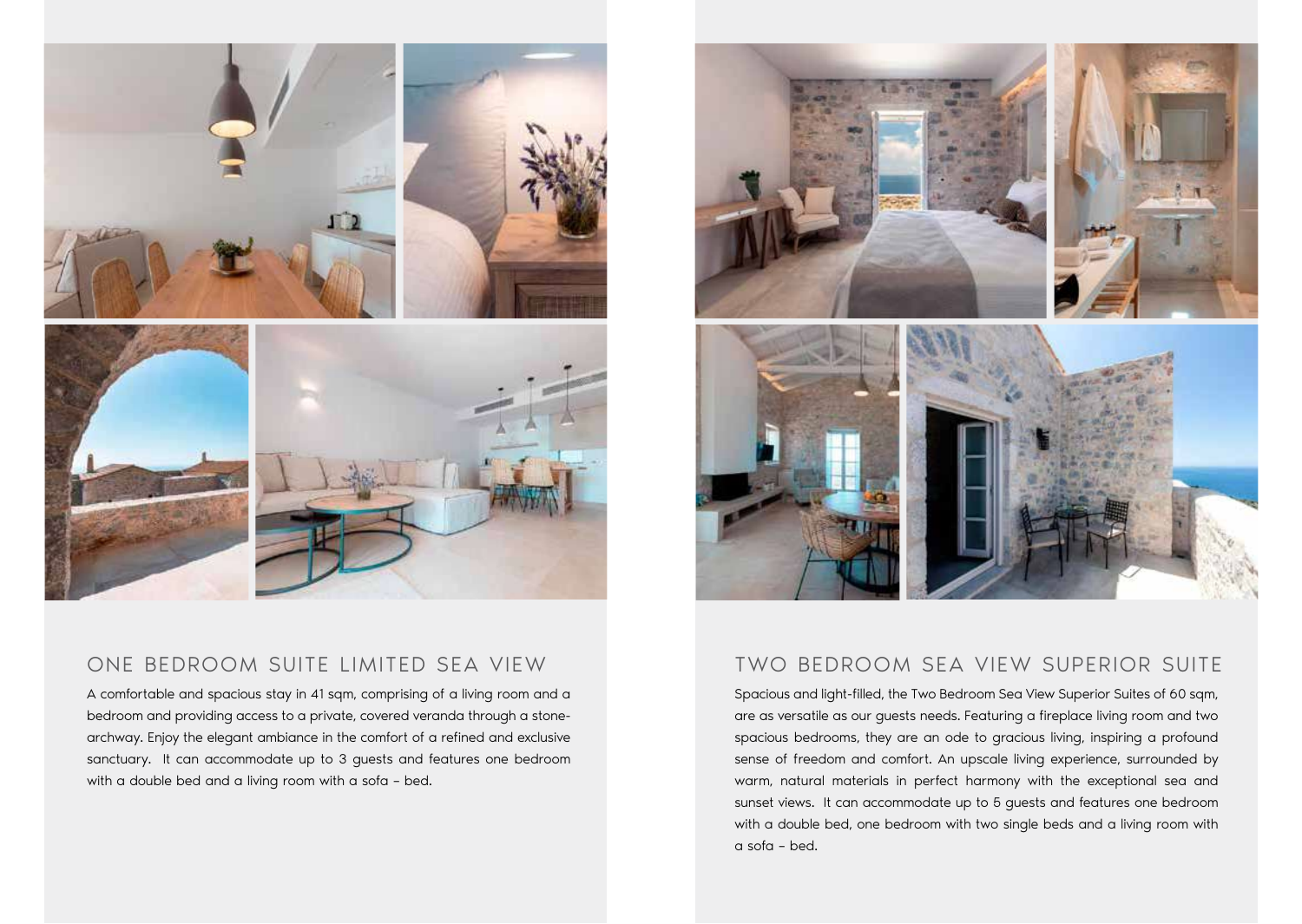

#### TWO BEDROOM SEA VIEW PREMIUM SUITE THE THE VILLA

Charming, light-filled and elegant, with amazing sea views, our Two Bedroom Sea View Premium Suites of 70 sqm, are thoughtfully designed with a high-end selection of materials and furniture that balance perfectly between homey and deluxe, in order to provide a profound feeling of relaxation and comfort to our guests. It can accommodate up to 5 guests and features one bedroom with a double bed, one bedroom with two single beds and a living room with a sofa – bed.



The Ariá Estate Villa, is a luxurious private haven of 78 sqm, comprising two comfortable and relaxing bedrooms and a spacious living room with an impressive fireplace, that boasts amazing sunset sea views and it is wonderfully filled with inviting natural light. The epitome of chic hospitality, our signature Villa is an amalgam of classic, upscale services and amenities, combined with high-end features and appliances that transform each day to an indulged experience. It can accommodate up to 4 guests and features one bedroom with a double bed, one bedroom with two single beds.